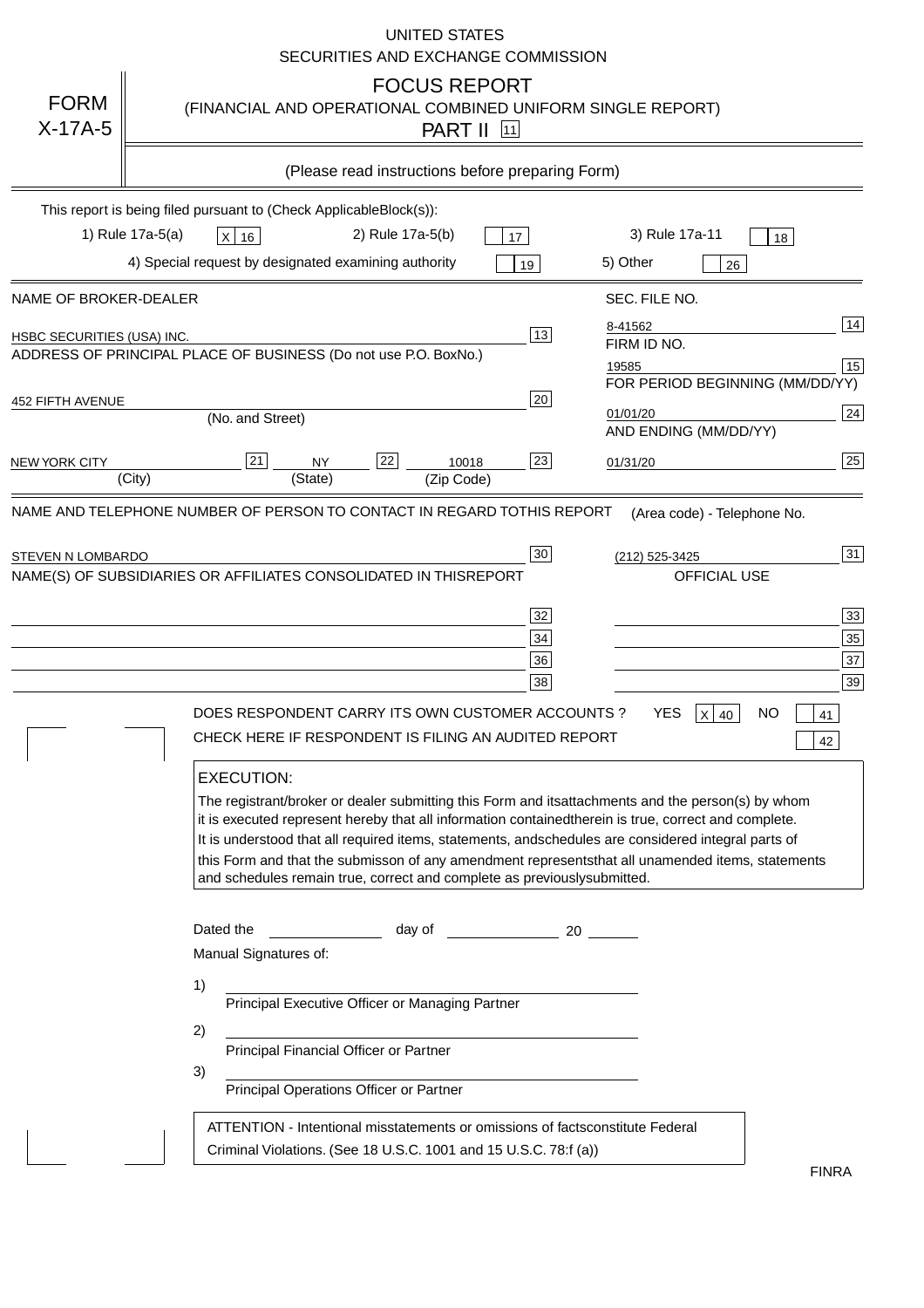BROKER OR DEALER

HSBC SECURITIES (USA) INC.

 $01/31/20$ 

as of

# STATEMENT OF SEGREGATION REQUIREMENTS AND FUNDS IN SEGREGATION FOR CUSTOMERS TRADING ON U.S. COMMODITY EXCHANGES

| SEGREGATION REQUIREMENTS (Section 4d(2) of the CEAct)                                          |              |                        |
|------------------------------------------------------------------------------------------------|--------------|------------------------|
| 1. Net ledger balance                                                                          |              |                        |
| A. Cash                                                                                        | \$           | 1,241,941,317 7010     |
| B. Securities (at market)                                                                      |              | 982,222,064 7020       |
| 2. Net unrealized profit (loss) in open futures contracts<br>traded on a contract market       |              | (150,821,701) 7030     |
| 3. Exchange traded options                                                                     |              |                        |
| A. Add market value of open option contracts purchased on a<br>contract market                 |              | 315,613,587 7032       |
| B. Deduct market value of open option contracts granted (sold)<br>on a contract market         |              | 114,735,706) 7033      |
| 4. Net equity (deficit) (add lines 1, 2, and 3)                                                |              | 2,274,219,561 7040     |
| 5. Accounts liquidating to a deficit and accounts with debit<br>balances                       |              |                        |
| - gross amount<br>86,735                                                                       | 7045         |                        |
|                                                                                                |              |                        |
| Less: amount offset by customer owned securities                                               | 86,593) 7047 |                        |
| 6. Amount required to be segregated (add lines 4 and 5)                                        | \$           | 2,274,219,703 7060     |
|                                                                                                |              |                        |
| FUNDS IN SEGREGATED ACCOUNTS                                                                   |              |                        |
| 7. Deposited in segregated funds bank accounts                                                 |              |                        |
| A. Cash                                                                                        |              | 839,637,490 7070       |
| B. Securities representing investments of customers' funds<br>(at market)                      |              | 7080<br>$\Omega$       |
| C. Securities held for particular customers or option customers<br>in lieu of cash (at market) |              | 7090<br>126,752,297    |
| 8. Margins on deposit with derivatives clearing organizations<br>of contract markets           |              |                        |
| A. Cash                                                                                        | \$           | 4,406,414 7100         |
| B. Securities representing investments of customers' funds<br>(at market)                      |              | 522,554,251 7110       |
| C. Securities held for particular customers or option customers<br>in lieu of cash (at market) |              | 733,189,961 7120       |
| 9. Net settlement from (to) derivatives clearing organizations<br>of contract markets          |              | 7130<br>(75, 477, 977) |
| 10. Exchange traded options                                                                    |              |                        |
| A. Value of open long option contracts                                                         |              | 315,613,587 7132       |
| B. Value of open short option contracts                                                        |              | 114,735,706 7133       |
| 11. Net equities with other FCMs                                                               |              |                        |
| A. Net liquidating equity                                                                      |              | 7140<br>(2, 277, 917)  |
| B. Securities representing investments of customers' funds<br>(at market)                      |              | 7160                   |
| C. Securities held for particular customers or option customers<br>in lieu of cash (at market) |              | 22,209,688 7170        |
| 12. Segregated funds on hand (describe:                                                        |              | 100,070,119 7150       |
| 13. Total amount in segregation (add lines 7 through 12)                                       |              | 2,471,942,207 7180     |
| 14. Excess (deficiency) funds in segregation (subtract line 6 from line 13)                    | £            | 197,722,504 7190       |
| 15. Management Target Amount for Excess funds in segregation                                   | \$           | 186,000,000 7194       |
| 16. Excess (deficiency) funds in segregation over (under) Management Target Amount Excess      | \$           | 11,722,504 7198        |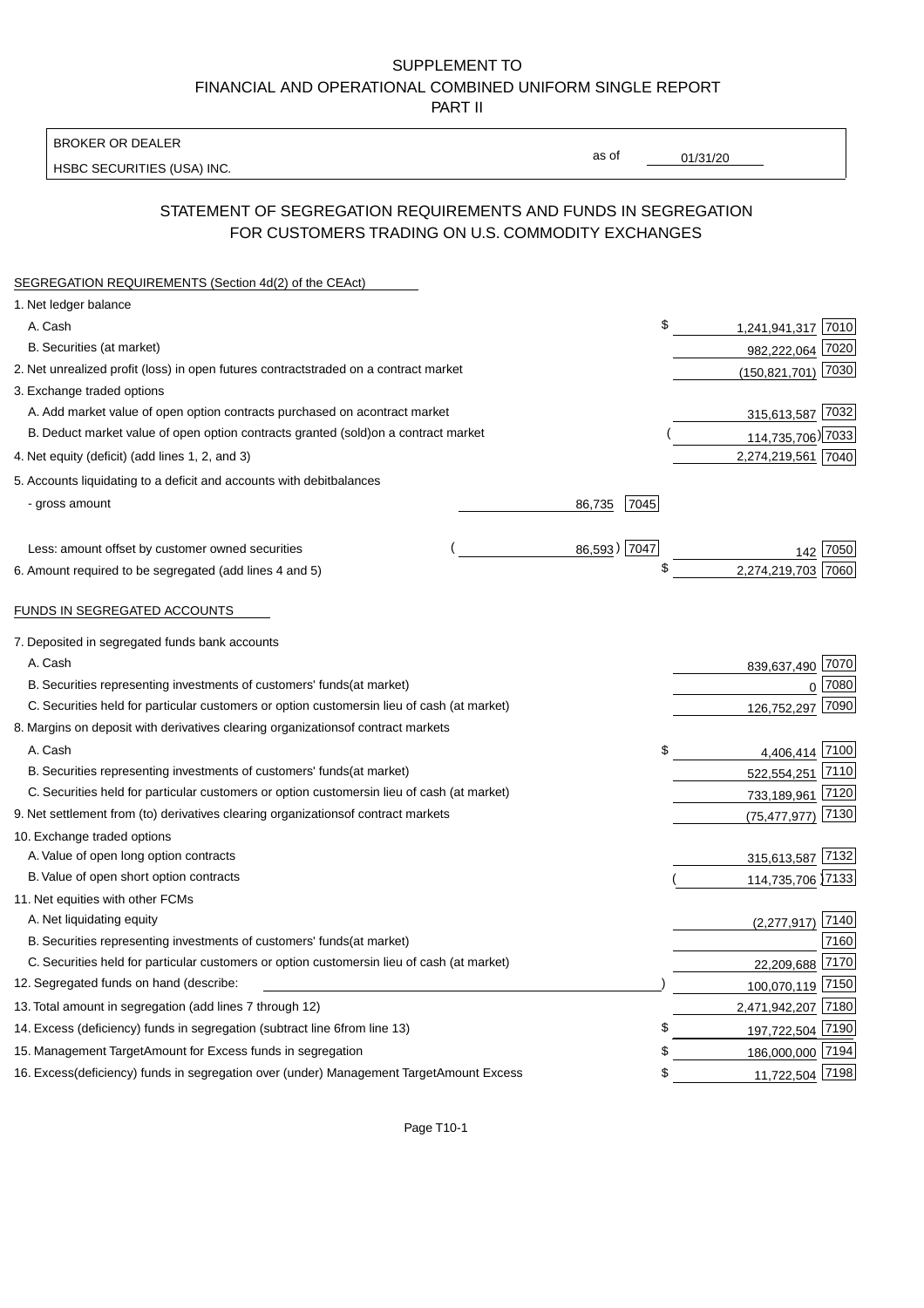PART II

| <b>BROKER OR DEALER</b>                                                                                  |       |          |      |
|----------------------------------------------------------------------------------------------------------|-------|----------|------|
| HSBC SECURITIES (USA) INC.                                                                               | as of | 01/31/20 |      |
| STATEMENT OF SEGREGATION REQUIREMENTS AND FUNDS IN SEGREGATION<br>FOR CUSTOMERS' DEALER OPTIONS ACCOUNTS |       |          |      |
| 1. Amount required to be segregated in accordance<br>with Commission regulation 32.6                     |       |          | 7200 |

ľ

| 2. Funds in segregated accounts             |    |      |      |
|---------------------------------------------|----|------|------|
| A. Cash                                     | ה. | 7210 |      |
| B. Securities (at market)                   |    | 7220 |      |
| C. Total                                    |    |      | 7230 |
| 3. Excess (deficiency) funds in segregation |    |      |      |
| (subtract line 2.C from line 1)             |    |      | 7240 |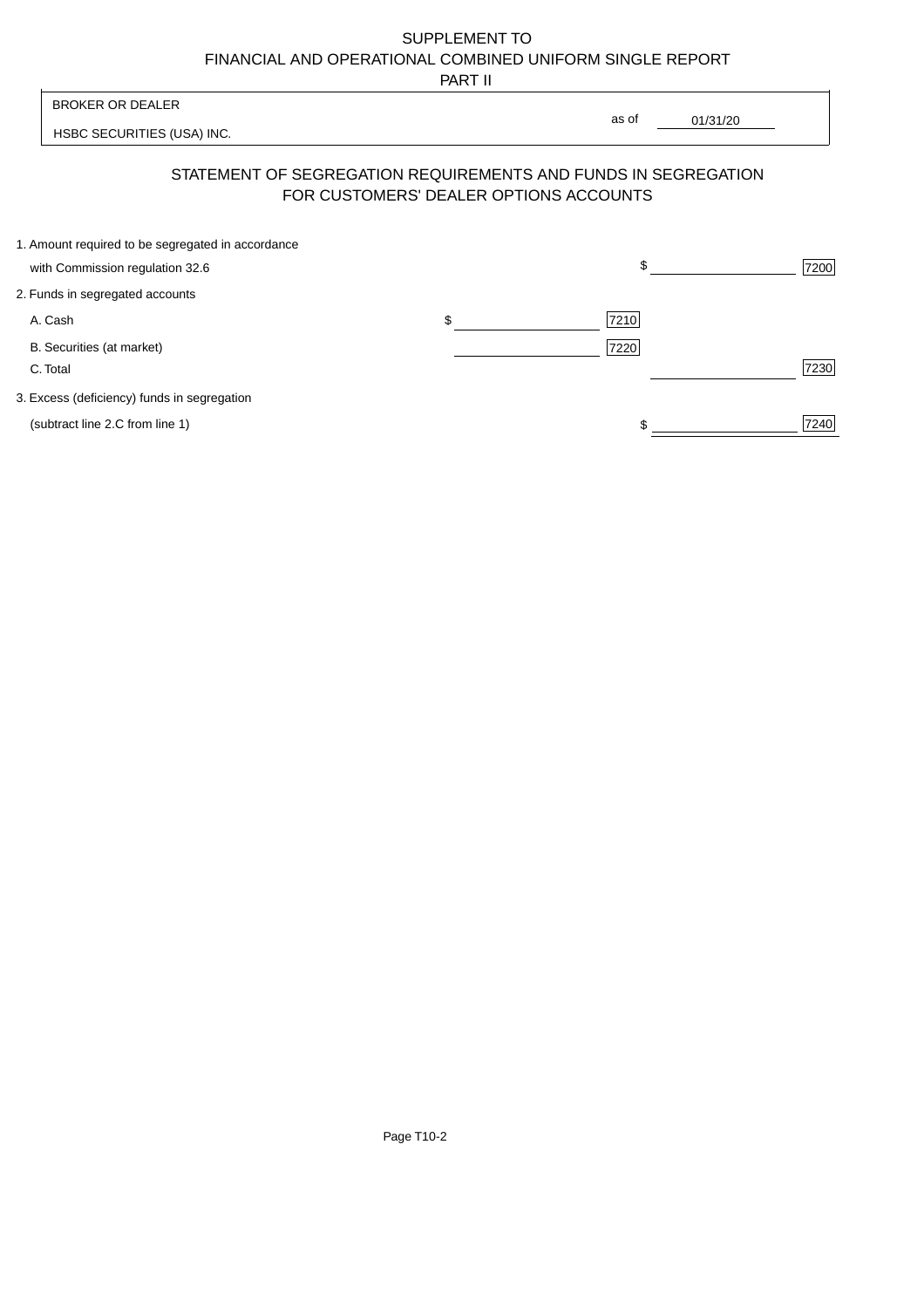PART II

HSBC SECURITIES (USA) INC. The state of the second second in the second second second second second second second second second second second second second second second second second second second second second second sec BROKER OR DEALER

as of

### STATEMENT OF SECURED AMOUNTS AND FUNDS HELD IN SEPARATE ACCOUNTS PURSUANT TO COMMISSION REGULATION 30.7

#### FOREIGN FUTURES AND FOREIGN OPTIONS SECURED AMOUNTS

| Amount required to be set aside pursuant to law, rule or<br>regulation of a foreign government<br>or a rule of a self-regulatory organization authorized<br>thereunder                       |                                   |                 | \$<br>0                        | 7305         |
|----------------------------------------------------------------------------------------------------------------------------------------------------------------------------------------------|-----------------------------------|-----------------|--------------------------------|--------------|
| 1. Net ledger balance - Foreign Futures and Foreign Option Trading - All Customers<br>A. Cash<br><b>B.</b> Securities<br>(at market)                                                         |                                   |                 | \$<br>146,049,619<br>9,768,488 | 7315<br>7317 |
| 2. Net unrealized profit (loss) in open futures contracts traded on a foreign                                                                                                                | board of trade                    |                 | (37, 807, 127)                 | 7325         |
| 3. Exchange traded options<br>A. Market value of open option contracts purchased on a foreign board of trade<br>B. Market value of open contracts granted (sold) on a foreign board of trade |                                   |                 | 0<br><sup>0</sup>              | 7335<br>7337 |
| 4. Net equity (deficit) (add lines 1.2. and 3.)                                                                                                                                              |                                   |                 | \$<br>118,010,980              | 7345         |
| 5. Accounts liquidating to a deficit and accounts with<br>debit balances - gross<br>amount                                                                                                   | \$.                               | 7351<br>459,271 |                                |              |
| Less: amount offset by customer owned securities                                                                                                                                             |                                   | 459,112) 7352   | 159                            | 7354         |
| 6. Amount required to be set aside as the secured amount - Net Liquidating                                                                                                                   | Equity Method (add lines 4 and 5) |                 | \$<br>118,011,139              | 7355         |
| 7. Greater of amount required to be set aside pursuant to foreign jurisdiction (above) or                                                                                                    | line 6.                           |                 | \$<br>118,011,139              | 7360         |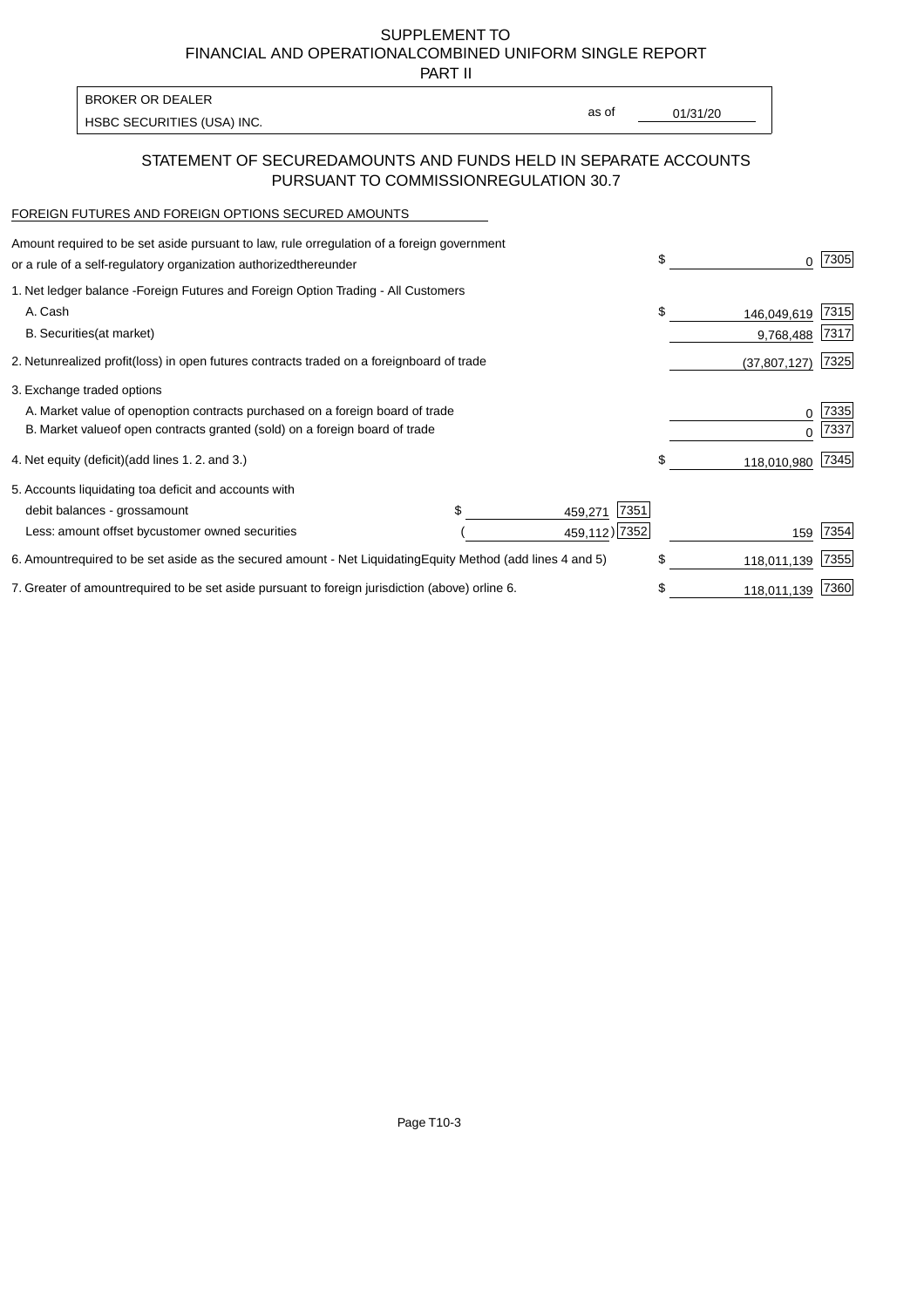PART II

| as of<br>01/31/20<br>HSBC SECURITIES (USA) INC.<br>STATEMENT OF SECURED AMOUNTS AND FUNDS HELD IN SEPARATE<br><b>ACCOUNTS</b><br>PURSUANT TO COMMISSION REGULATION 30.7<br>FUNDS DEPOSITED IN SEPARATE REGULATION 30.7 ACCOUNTS<br>1. Cash in banks<br>\$<br>A. Banks located in the United States<br>12,474,373 7500<br>B. Other banks qualified under Regulation 30.7<br>7510<br>$0$ 7520 \$<br>12,474,373 7530<br>Name(s):<br><b>HARRIS TRUST</b><br>2. Securities<br>\$<br>A. In safekeeping with banks located in the United States<br>24,857,215 7540<br>B. In safekeeping with other banks qualified under Regulation<br>30.7<br>7550<br>$0$ 7560<br>24,857,215 7570<br>Name(s):<br><b>HARRIS TRUST</b><br>3. Equities with registered futures commission merchants<br>$0$ 7580<br>A. Cash<br>\$<br><b>B.</b> Securities<br>7590<br>0<br>C. Unrealized gain (loss) on open futures contracts<br>$0$ 7600<br>$0^{7610}$<br>D. Value of long option contracts |
|--------------------------------------------------------------------------------------------------------------------------------------------------------------------------------------------------------------------------------------------------------------------------------------------------------------------------------------------------------------------------------------------------------------------------------------------------------------------------------------------------------------------------------------------------------------------------------------------------------------------------------------------------------------------------------------------------------------------------------------------------------------------------------------------------------------------------------------------------------------------------------------------------------------------------------------------------------------------|
|                                                                                                                                                                                                                                                                                                                                                                                                                                                                                                                                                                                                                                                                                                                                                                                                                                                                                                                                                                    |
|                                                                                                                                                                                                                                                                                                                                                                                                                                                                                                                                                                                                                                                                                                                                                                                                                                                                                                                                                                    |
|                                                                                                                                                                                                                                                                                                                                                                                                                                                                                                                                                                                                                                                                                                                                                                                                                                                                                                                                                                    |
|                                                                                                                                                                                                                                                                                                                                                                                                                                                                                                                                                                                                                                                                                                                                                                                                                                                                                                                                                                    |
|                                                                                                                                                                                                                                                                                                                                                                                                                                                                                                                                                                                                                                                                                                                                                                                                                                                                                                                                                                    |
|                                                                                                                                                                                                                                                                                                                                                                                                                                                                                                                                                                                                                                                                                                                                                                                                                                                                                                                                                                    |
|                                                                                                                                                                                                                                                                                                                                                                                                                                                                                                                                                                                                                                                                                                                                                                                                                                                                                                                                                                    |
|                                                                                                                                                                                                                                                                                                                                                                                                                                                                                                                                                                                                                                                                                                                                                                                                                                                                                                                                                                    |
|                                                                                                                                                                                                                                                                                                                                                                                                                                                                                                                                                                                                                                                                                                                                                                                                                                                                                                                                                                    |
|                                                                                                                                                                                                                                                                                                                                                                                                                                                                                                                                                                                                                                                                                                                                                                                                                                                                                                                                                                    |
|                                                                                                                                                                                                                                                                                                                                                                                                                                                                                                                                                                                                                                                                                                                                                                                                                                                                                                                                                                    |
|                                                                                                                                                                                                                                                                                                                                                                                                                                                                                                                                                                                                                                                                                                                                                                                                                                                                                                                                                                    |
|                                                                                                                                                                                                                                                                                                                                                                                                                                                                                                                                                                                                                                                                                                                                                                                                                                                                                                                                                                    |
|                                                                                                                                                                                                                                                                                                                                                                                                                                                                                                                                                                                                                                                                                                                                                                                                                                                                                                                                                                    |
|                                                                                                                                                                                                                                                                                                                                                                                                                                                                                                                                                                                                                                                                                                                                                                                                                                                                                                                                                                    |
|                                                                                                                                                                                                                                                                                                                                                                                                                                                                                                                                                                                                                                                                                                                                                                                                                                                                                                                                                                    |
|                                                                                                                                                                                                                                                                                                                                                                                                                                                                                                                                                                                                                                                                                                                                                                                                                                                                                                                                                                    |
| $0)$ 7615<br>0 7620<br>E. Value of short option contracts                                                                                                                                                                                                                                                                                                                                                                                                                                                                                                                                                                                                                                                                                                                                                                                                                                                                                                          |
| 4. Amounts held by clearing organizations of foreign boards of<br>trade                                                                                                                                                                                                                                                                                                                                                                                                                                                                                                                                                                                                                                                                                                                                                                                                                                                                                            |
| 7630<br>Name(s):                                                                                                                                                                                                                                                                                                                                                                                                                                                                                                                                                                                                                                                                                                                                                                                                                                                                                                                                                   |
| \$<br>A. Cash<br>7640                                                                                                                                                                                                                                                                                                                                                                                                                                                                                                                                                                                                                                                                                                                                                                                                                                                                                                                                              |
| 7650<br><b>B.</b> Securities                                                                                                                                                                                                                                                                                                                                                                                                                                                                                                                                                                                                                                                                                                                                                                                                                                                                                                                                       |
| 7660<br>C. Amount due to (from) clearing organizations - daily<br>variation                                                                                                                                                                                                                                                                                                                                                                                                                                                                                                                                                                                                                                                                                                                                                                                                                                                                                        |
| D. Value of long option contracts<br>7670                                                                                                                                                                                                                                                                                                                                                                                                                                                                                                                                                                                                                                                                                                                                                                                                                                                                                                                          |
| )7675<br>7680<br>E. Value of short option contracts                                                                                                                                                                                                                                                                                                                                                                                                                                                                                                                                                                                                                                                                                                                                                                                                                                                                                                                |
| 5. Amounts held by members of foreign boards of trade<br>Name(s):<br>7690                                                                                                                                                                                                                                                                                                                                                                                                                                                                                                                                                                                                                                                                                                                                                                                                                                                                                          |
| \$<br>157,985,412 7700<br>A. Cash                                                                                                                                                                                                                                                                                                                                                                                                                                                                                                                                                                                                                                                                                                                                                                                                                                                                                                                                  |
| <b>B.</b> Securities<br>$0$  7710                                                                                                                                                                                                                                                                                                                                                                                                                                                                                                                                                                                                                                                                                                                                                                                                                                                                                                                                  |
| C. Unrealized gain (loss) on open futures contracts<br>7720<br>(37, 807, 127)                                                                                                                                                                                                                                                                                                                                                                                                                                                                                                                                                                                                                                                                                                                                                                                                                                                                                      |
| D. Value of long option contracts<br>0 7730                                                                                                                                                                                                                                                                                                                                                                                                                                                                                                                                                                                                                                                                                                                                                                                                                                                                                                                        |
| $_0$ ) 7735<br>E. Value of short option contracts<br>120, 178, 285 7740                                                                                                                                                                                                                                                                                                                                                                                                                                                                                                                                                                                                                                                                                                                                                                                                                                                                                            |
| 6. Amounts with other depositories designated by a foreign<br>board of trade<br>7750<br>0 7760<br>Name(s):                                                                                                                                                                                                                                                                                                                                                                                                                                                                                                                                                                                                                                                                                                                                                                                                                                                         |
| 7. Segregated funds on hand (describe:<br>0 7765                                                                                                                                                                                                                                                                                                                                                                                                                                                                                                                                                                                                                                                                                                                                                                                                                                                                                                                   |
| \$<br>157,509,873 7770<br>8. Total funds in separate section 30.7 accounts                                                                                                                                                                                                                                                                                                                                                                                                                                                                                                                                                                                                                                                                                                                                                                                                                                                                                         |
| 9. Excess (deficiency) set Aside Funds for Secured Amount (subtract Line 7 Secured                                                                                                                                                                                                                                                                                                                                                                                                                                                                                                                                                                                                                                                                                                                                                                                                                                                                                 |
| Statement page T10-3 from Line 8)<br>\$<br>39,498,734 7380                                                                                                                                                                                                                                                                                                                                                                                                                                                                                                                                                                                                                                                                                                                                                                                                                                                                                                         |
| \$<br>10. Management Target Amount for Excess funds in separate section 30.7 accounts<br>25,000,000 7780                                                                                                                                                                                                                                                                                                                                                                                                                                                                                                                                                                                                                                                                                                                                                                                                                                                           |
| 11. Excess (deficiency) funds in separate 30.7 accounts over (under) Management Target<br>14,498,734 7785<br>\$                                                                                                                                                                                                                                                                                                                                                                                                                                                                                                                                                                                                                                                                                                                                                                                                                                                    |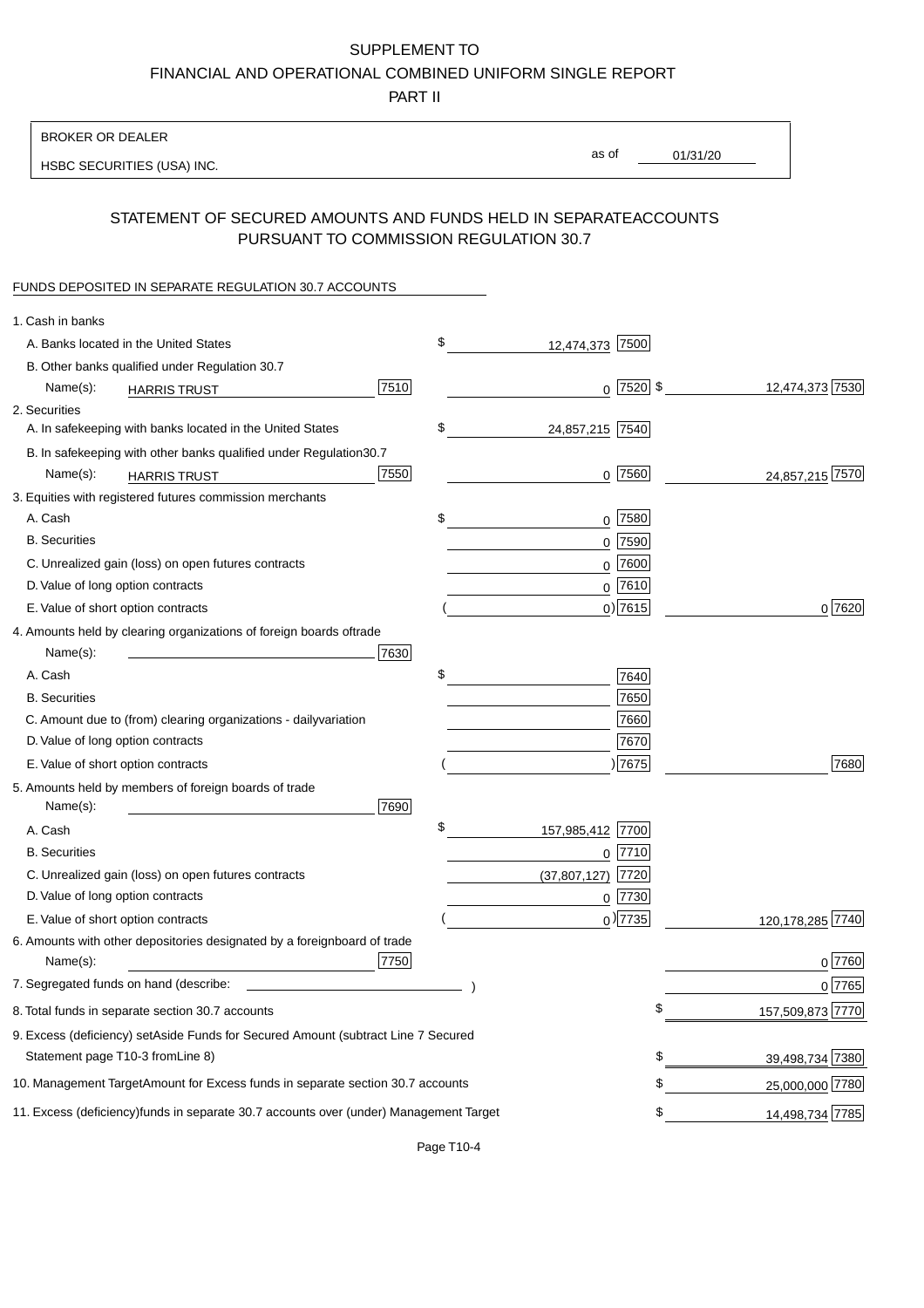PART II

HSBC SECURITIES (USA) INC. The contract of the contract of the contract of the contract of the contract of the contract of the contract of the contract of the contract of the contract of the contract of the contract of the BROKER OR DEALER

as of

#### STATEMENT OF CLEARED SWAPS CUSTOMER SEGREGATION REQUIREMENTS AND FUNDS IN CLEARED SWAPS CUSTOMER ACCOUNTS UNDER 4D(F) OF THE CEA

| <b>Cleared Swaps Customer Requirements</b>                                                                  |                           |
|-------------------------------------------------------------------------------------------------------------|---------------------------|
| 1. Net ledger balance                                                                                       |                           |
| A. Cash                                                                                                     | \$<br>8500<br>819,475,272 |
| B. Securities (at market)                                                                                   | 8510<br>588,667,777       |
| 2. Net unrealized profit (loss) in open cleared swaps                                                       | $(265,948,349)$ 8520      |
| 3. Cleared swaps options                                                                                    |                           |
| A. Market value of open cleared swaps option contracts purchased                                            | $0^{8530}$                |
| B. Market value of open cleared swaps option contracts granted (sold)                                       | $0)$ 8540                 |
| 4. Net equity (deficit) (add lines 1, 2, and 3)                                                             | \$<br>1,142,194,700 8550  |
| 5. Accounts liquidating to a deficit and accounts with                                                      |                           |
| 15,009,239 8560<br>debit balances - gross<br>\$<br>amount                                                   |                           |
| 15,007,615) 8570<br>Less: amount offset by customer owned securities                                        | 1,624 8580                |
| 6. Amount required to be segregated for cleared swaps customers (add lines 4 and 5)                         | \$<br>1,142,196,324 8590  |
| Funds in Cleared Swaps Customer Segregated Accounts                                                         |                           |
| 7. Deposited in cleared swaps customer segregated accounts at banks                                         |                           |
| A. Cash                                                                                                     | \$<br>168,907,339 8600    |
| B. Securities representing investments of cleared swaps customers' funds (at market)                        | $0^{8610}$                |
| C. Securities held for particular cleared swaps customers in lieu of cash (at market)                       | 8620<br>22,540,271        |
| 8. Margins on deposit with derivatives clearing organizations in cleared swaps customer segregated accounts |                           |
| A. Cash                                                                                                     | 10,765,896 8630           |
| B. Securities representing investments of cleared swaps customers' funds (at market)                        | 8640<br>592,967,853       |
| C. Securities<br>held for particular cleared swaps customers in lieu of cash (at market)                    | 566,127,505 8650          |
| 9. Net settlement from (to) derivatives clearing organizations                                              | $(34,507,374)$ 8660       |
| 10. Cleared swaps options                                                                                   |                           |
| A. Value of open cleared swaps long option contracts                                                        | $0^{8670}$                |
| B. Value of open cleared swaps short option contracts                                                       | $0$ ) 8680                |
| 11. Net equities with other FCMs                                                                            |                           |
| A. Net liquidating equity                                                                                   | $0^{8690}$                |
| B. Securities representing investments of cleared swaps customers' funds (at market)                        | $0^{8700}$                |
| C. Securities held for particular cleared swaps customers in lieu of cash (at market)                       | 0 8710                    |
| 12. Cleared swaps customer funds on hand (describe:                                                         | $0 \;  8715 $             |
| 13. Total amount in cleared swaps customer segregation (add lines 7 through 12)                             | \$<br>1,326,801,490 8720  |
| 14. Excess (deficiency) funds in cleared swaps customer segregation (subtract line 6 from line 13)          | 184,605,166 8730          |
| 15. Management Target Amount for Excess funds in cleared swaps segregated accounts                          | \$<br>177,000,000 8760    |
| 16. Excess<br>(deficiency) funds in cleared swaps customer segregated accounts over                         |                           |
| <b>Management Target Excess</b><br>(under)                                                                  | \$<br>7,605,166 8770      |